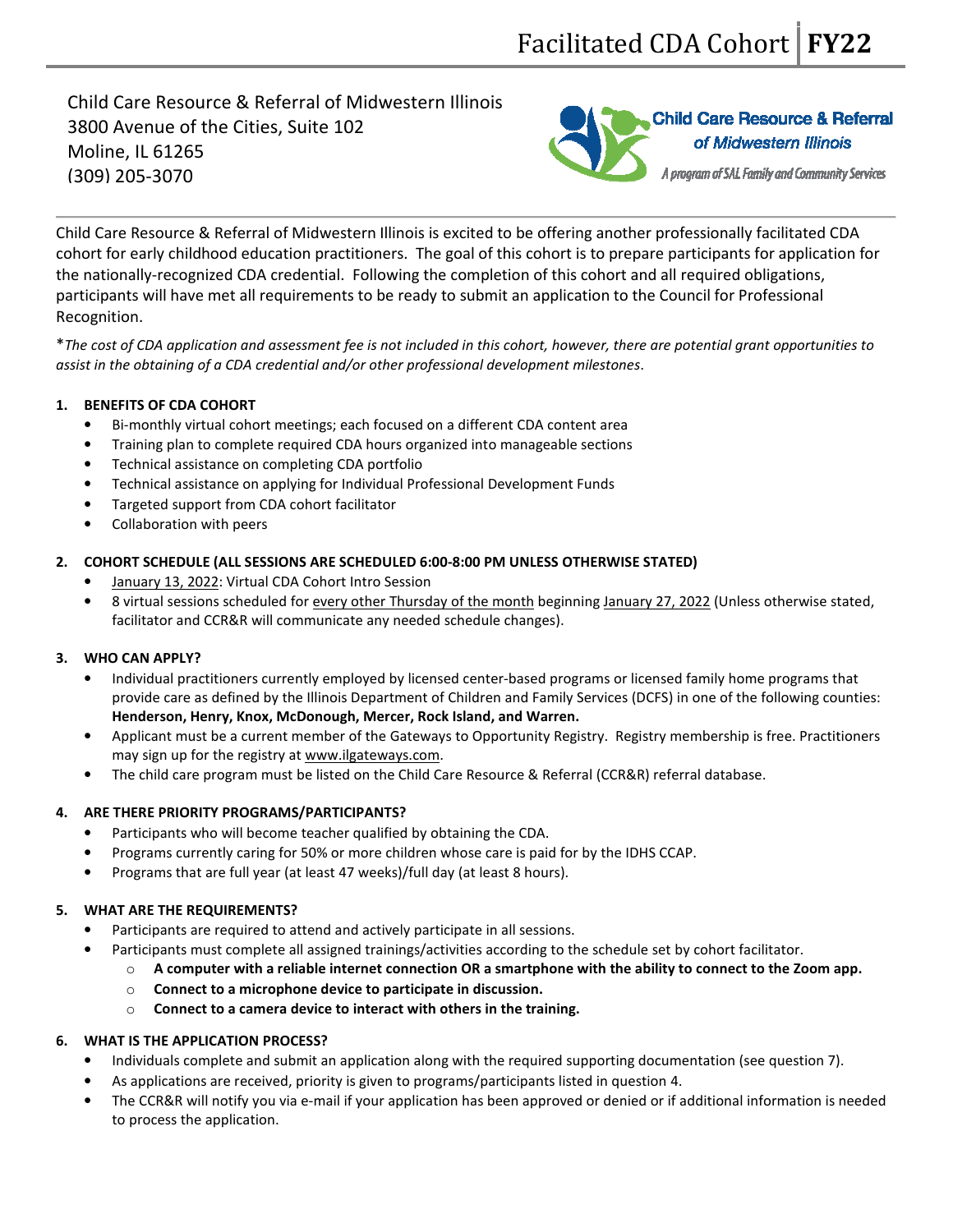#### 7. WHAT SUPPORTING DOCUMENTATION IS NEEDED?

- Copy of Professional Development Record obtained from Illinois Gateways to Opportunity Registry.
- Written description of desired outcome of participation in CDA Cohort (See application).

#### 8. WHAT IS THE DEADLINE FOR SUBMITTING MY APPLICATION?

• Application must be received by the CCR&R by Wednesday, December 22, 2021 at 5:00PM.

#### 9. WHERE ARE APPLICATIONS SUBMITTED?

- Child Care Resource & Referral of Midwestern Illinois 3800 Avenue of the Cities, Suite 102 Moline, IL 61265
- Preferred submission method: E-mail kswanson@salfcs.org
- Other: Fax: (309) 517-6869

#### 10. FOR QUESTIONS PLEASE CONTACT:

• Kelsey Swanson E-mail: kswanson@salfcs.org Phone: (309) 205-3070, ext. 4012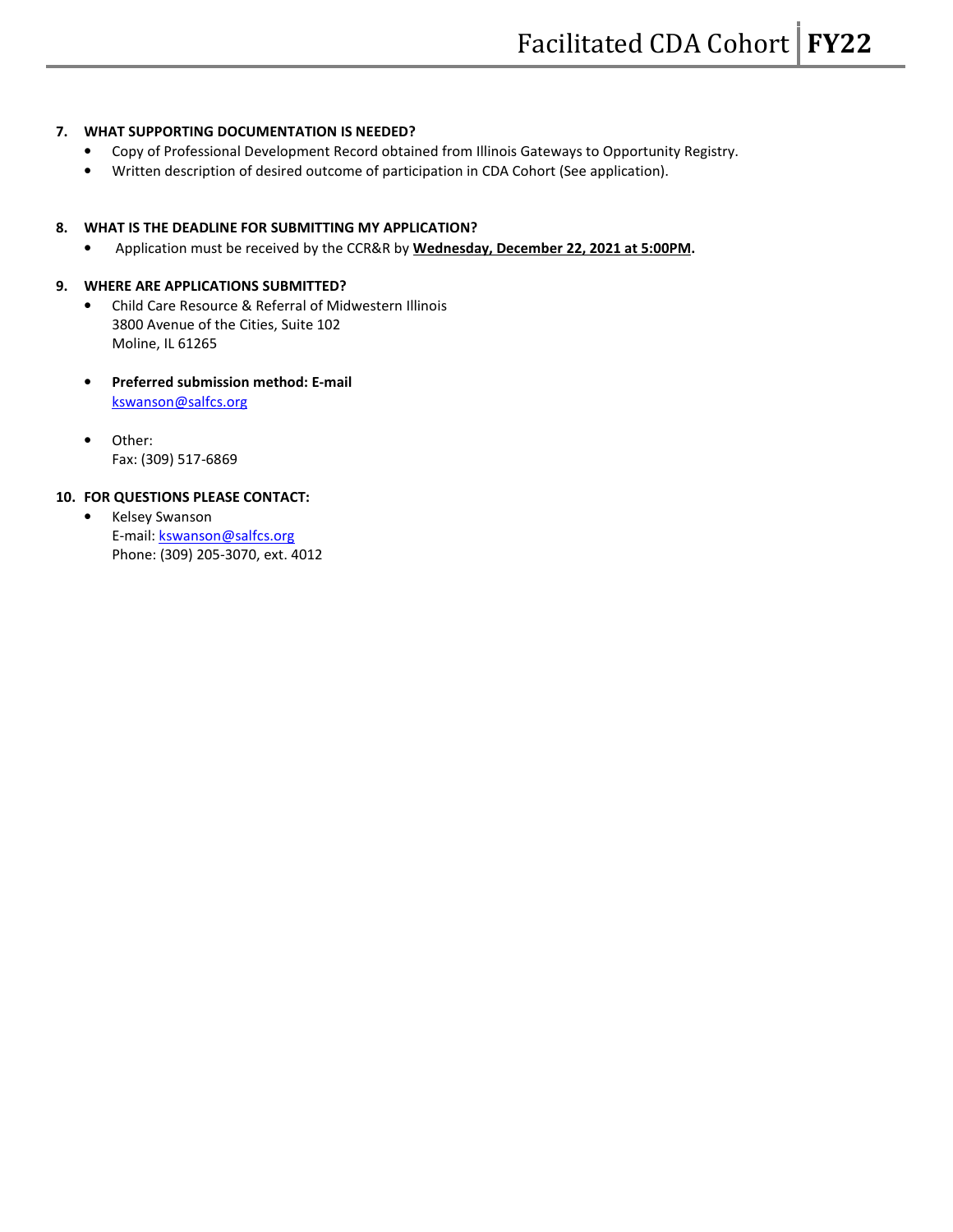# Facilitated CDA Cohort Application

Child Care Resource & Referral of Midwestern Illinois 3800 Avenue of the Cities, Suite 102 Moline, IL 61265 (309) 205-3070



### Revised November 2021

 $\rightarrow$  Please type or print using black or blue ink

→ Complete *all fields*; use "NA" if not applicable – do not leave any field blank

| <b>STEP 1: Applicant Information</b>                                                                                                     |                                                                                                                      |  |  |  |  |
|------------------------------------------------------------------------------------------------------------------------------------------|----------------------------------------------------------------------------------------------------------------------|--|--|--|--|
| <b>Applicant First Name:</b>                                                                                                             | <b>Applicant Last Name:</b>                                                                                          |  |  |  |  |
| <b>Applicant Address:</b>                                                                                                                |                                                                                                                      |  |  |  |  |
| Zip Code:<br>City:<br>State:                                                                                                             | County:                                                                                                              |  |  |  |  |
| Mailing address (if different):                                                                                                          |                                                                                                                      |  |  |  |  |
| Phone #: $( )$                                                                                                                           | Email (required):<br>O Personal<br>OProgram                                                                          |  |  |  |  |
| Gateways Registry #                                                                                                                      |                                                                                                                      |  |  |  |  |
| Program is: OLicensed Child Care Center O License Exempt Child Care Center OLicensed Family Child Care OLicense Exempt Family Child Care |                                                                                                                      |  |  |  |  |
| Program (work site) Name:                                                                                                                |                                                                                                                      |  |  |  |  |
| Program (work site) Address:                                                                                                             |                                                                                                                      |  |  |  |  |
| State: IL<br>City:                                                                                                                       | Zip Code:<br>County:                                                                                                 |  |  |  |  |
| What date did you begin employment at this site?                                                                                         | Month:<br>Date:<br>Year:                                                                                             |  |  |  |  |
| Role: check the one that best describes your current position:                                                                           |                                                                                                                      |  |  |  |  |
| O Director /<br>O Assistant<br>O Director /<br>O Teacher<br>Administrator<br>Director<br>Teacher                                         | O Assistant<br>O Substitute /<br>O Other:<br>Teacher<br>Floater                                                      |  |  |  |  |
| O Family Child<br>O FCC Assistant<br>O Group FCC<br>Care (FCC)<br>Provider<br>Assistant                                                  | O Group FCC<br>O School Age Child<br>O School Age Child<br>Care Teacher<br>Care Assistant                            |  |  |  |  |
| Age group YOU currently provide care for (center staff, check 1 primary age range; FCC providers check all that apply):                  |                                                                                                                      |  |  |  |  |
| O Infants<br>O Toddlers<br>O Twos<br>15-23 mos.<br>24-35 mos<br>$6$ wks $-14$ mos<br>3-5 years                                           | O Preschool<br>O School Age<br>O Not Applicable<br>K-12 years                                                        |  |  |  |  |
| program receiving IDHS child care financial assistance.                                                                                  | Please have the Program Administrator complete the following formula to determine the percentage of children in your |  |  |  |  |

To calculate: Total Number of children with IDHS Financial Assistance DIVIDED by Current total Enrollment MULTIPLIED by 100 EQUALS Percentage of Children Receiving IDHS Assistance. (FCC providers: include your own children, under age 13, in enrollment)

|                    |                                 | 100 | %                                  |  |
|--------------------|---------------------------------|-----|------------------------------------|--|
| # of IDHS Children | <b>Current Total Enrollment</b> |     | <b>Percentage of IDHS Children</b> |  |